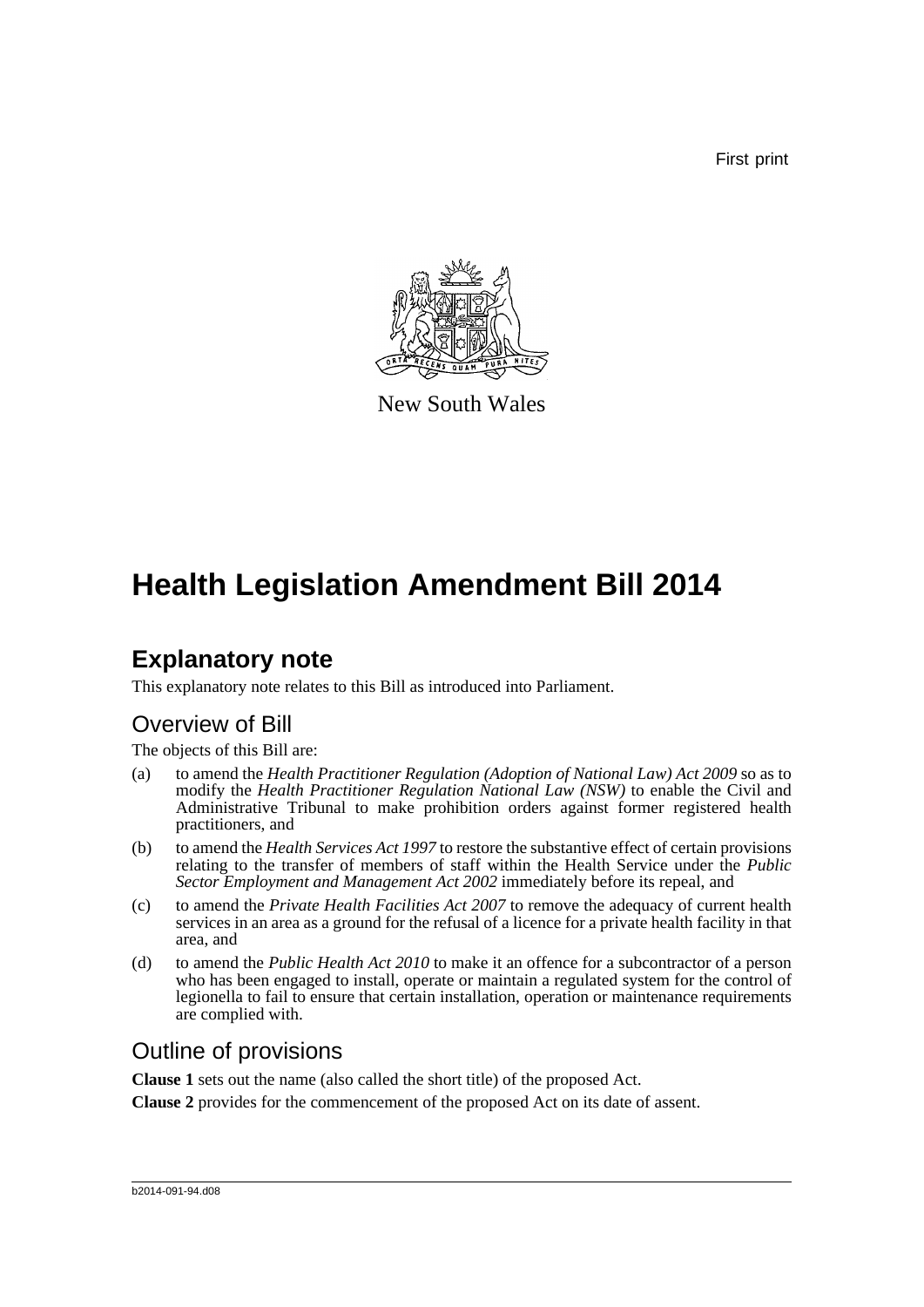### **Schedule 1 Amendment of Health Practitioner Regulation (Adoption of National Law) Act 2009 No 86**

**Schedule 1** enables the Civil and Administrative Tribunal to make a prohibition order against a former registered health practitioner under section 149C of the *Health Practitioner Regulation National Law (NSW)* if the Tribunal would have made an order suspending or cancelling the practitioner's registration if he or she had been registered. A *prohibition order* is an order that prohibits a person from providing specified health services or imposes conditions on the provision of specified health services by a person.

### **Schedule 2 Amendment of Health Services Act 1997 No 154**

**Schedule 2 [1]** restores the substantive effect of provisions relating to the transfer of members of staff within the Health Service that applied under the general government sector staff transfer provisions (sections 86A and 87) of the *Public Sector Employment and Management Act 2002* immediately before its repeal by the *Government Sector Employment Act 2013*. The *Government Sector Employment Act 2013* continued provisions relating to the transfer of staff between the services of the Crown, but left transfers within a service of the Crown (other than the Public Service) to be regulated by the separate provisions that apply to those other services. The *Health Services Act 1997* does not currently contain specific provisions (other than in the case of redundancy) relating to transfers between public health organisations. **Schedule 2 [2]** makes a consequential amendment.

#### **Schedule 3 Amendment of Private Health Facilities Act 2007 No 9**

**Schedule 3 [1]** removes a current ground for the refusal of a licence for a private health facility where the approval of the application will result in more than an adequate number of health services becoming available in a particular clinical or geographic area and will undermine the provision of viable, comprehensive and coordinated health services.

**Schedule 3 [2]** enables the Governor to make regulations of a savings or transitional nature consequent on amendments made to the Act by another Act (including the proposed Act).

### **Schedule 4 Amendment of Public Health Act 2010 No 127**

**Schedule 4** makes it an offence for a subcontractor of a person who is engaged by the occupier of any premises to install, operate or maintain a regulated system for the control of legionella not to ensure that installation, operation or maintenance requirements prescribed by regulations are complied with. The maximum penalty for an offence will be:

- (a) in the case of an individual—100 penalty units for a first offence or 200 penalty units, or imprisonment for 12 months, or both, for a second or subsequent offence, or
- (b) in the case of a corporation—500 penalty units for a first offence or 1,000 penalty units for a second or subsequent offence.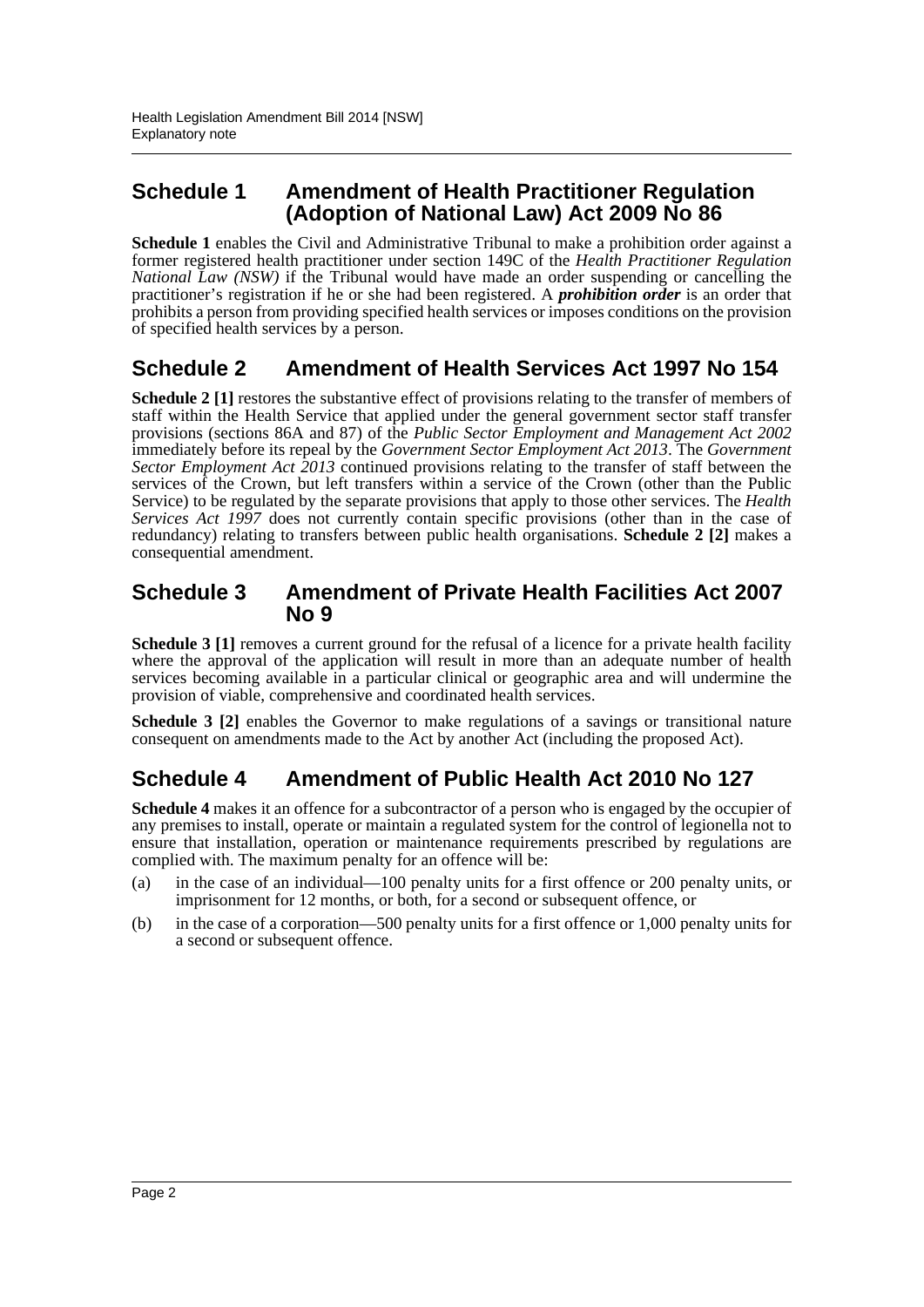First print

Page



New South Wales

# **Health Legislation Amendment Bill 2014**

## **Contents**

[1 Name of Act](#page-4-0) 2 [2 Commencement](#page-4-1) 2 2 [Schedule 1 Amendment of Health Practitioner Regulation \(Adoption of National Law\)](#page-5-0) Act 2009 No 86 3 [Schedule 2 Amendment of Health Services Act 1997 No 154](#page-6-0) 4 4 [Schedule 3 Amendment of Private Health Facilities Act 2007 No 9](#page-7-0) 5

[Schedule 4 Amendment of Public Health Act 2010 No 127](#page-8-0)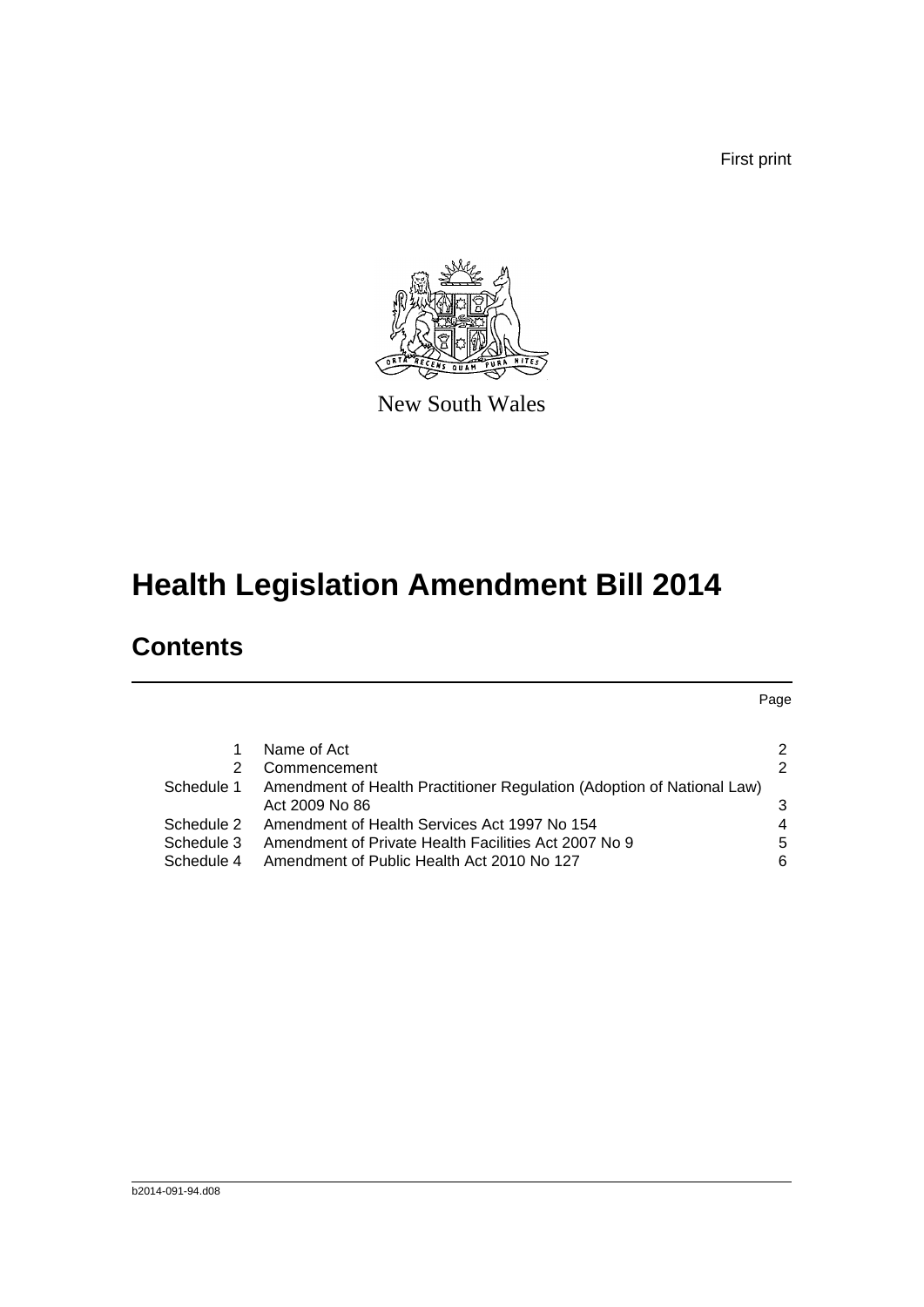

New South Wales

# **Health Legislation Amendment Bill 2014**

No , 2014

#### **A Bill for**

An Act to make miscellaneous amendments to various Acts that relate to health and associated matters.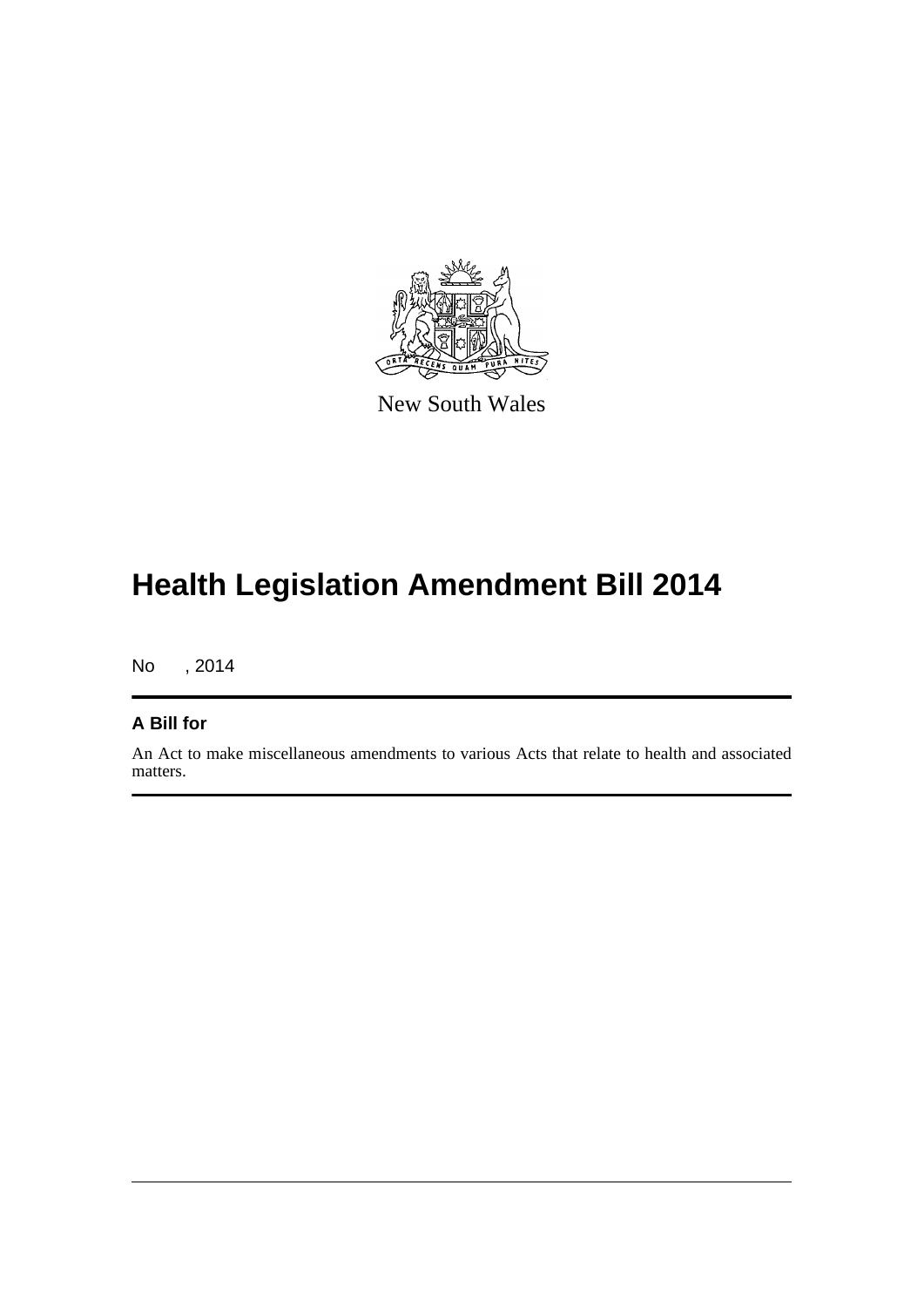<span id="page-4-1"></span><span id="page-4-0"></span>

| The Legislature of New South Wales enacts:                     |               |
|----------------------------------------------------------------|---------------|
| Name of Act                                                    | $\mathcal{P}$ |
| This Act is the <i>Health Legislation Amendment Act 2014</i> . | 3             |
| Commencement                                                   | 4             |
| This Act commences on the date of assent to this Act.          | 5             |
|                                                                |               |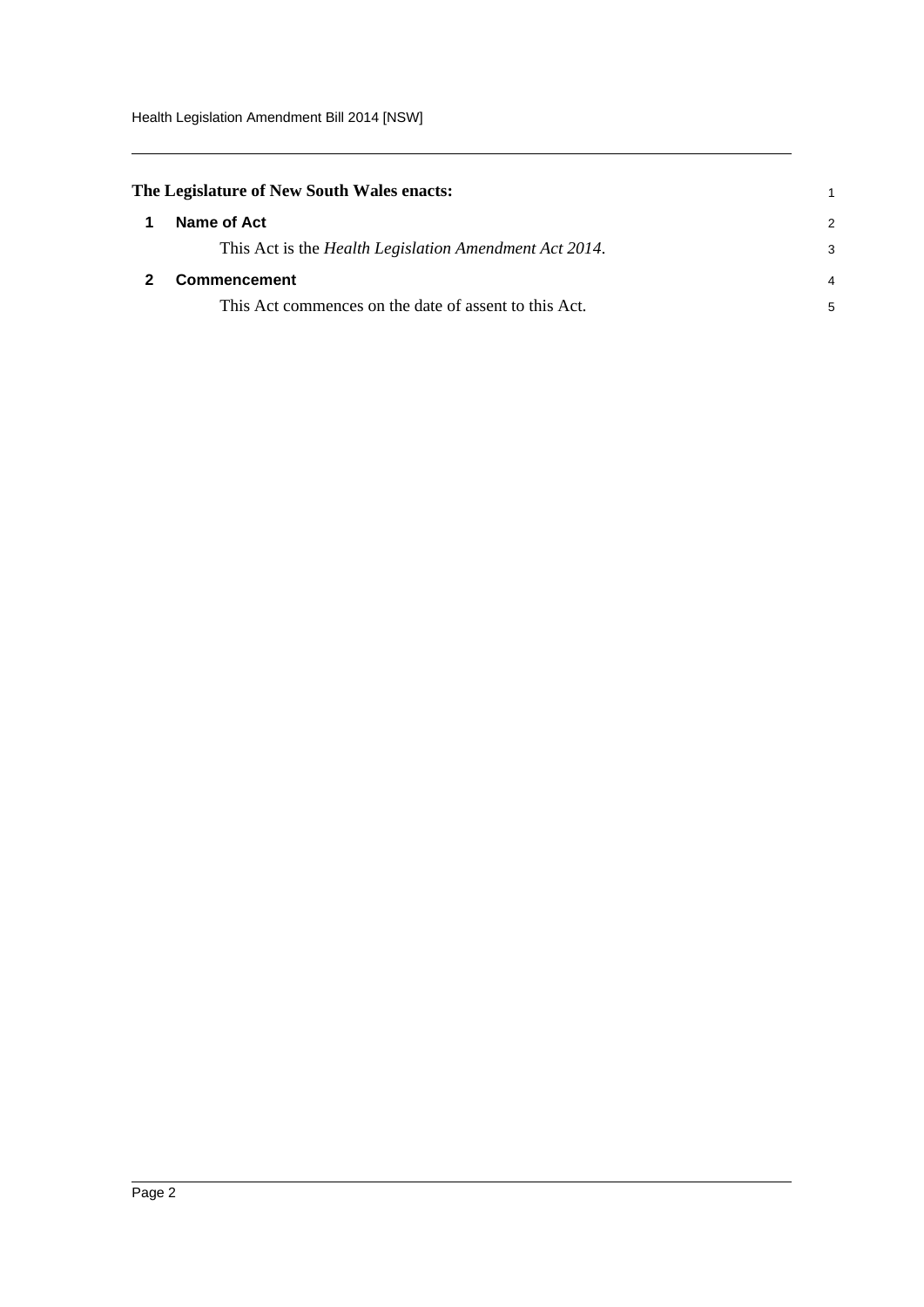#### <span id="page-5-0"></span>**Schedule 1 Amendment of Health Practitioner Regulation (Adoption of National Law) Act 2009 No 86**

#### **Schedule 1 Modification of Health Practitioner Regulation National Law**

Insert after section 149C (5) in Schedule 1 [15]:

(5A) The power of the Tribunal to make a prohibition order extends to a person who is no longer registered if the Tribunal decides under subsection (4) that it would have suspended or cancelled the person's registration if the person were still registered.

1 2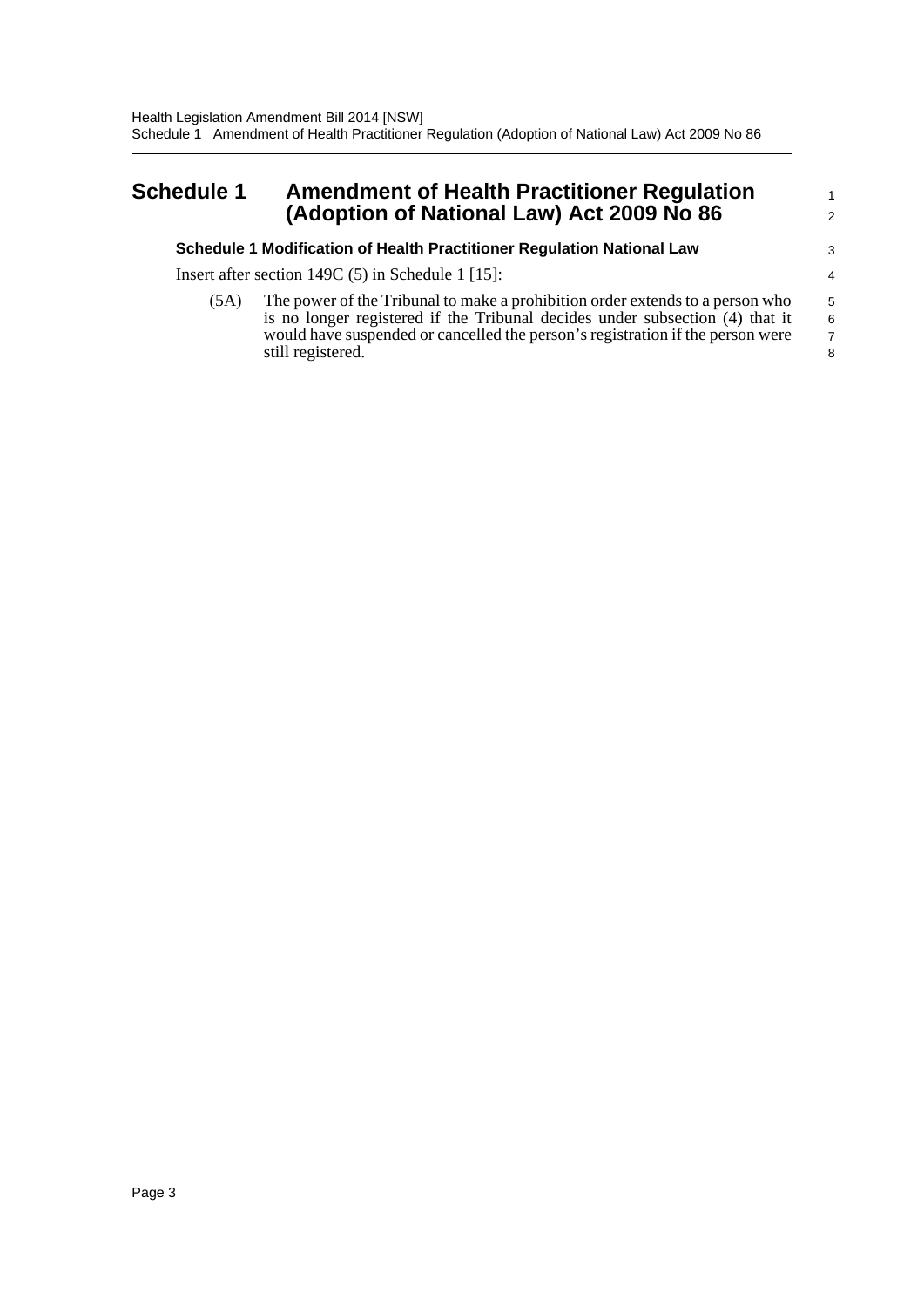<span id="page-6-0"></span>

| <b>Schedule 2</b>          |       |      | <b>Amendment of Health Services Act 1997 No 154</b>                                                                                                                                                                                                                                        |                                |  |  |
|----------------------------|-------|------|--------------------------------------------------------------------------------------------------------------------------------------------------------------------------------------------------------------------------------------------------------------------------------------------|--------------------------------|--|--|
| [1]                        |       |      | <b>Section 116BA</b>                                                                                                                                                                                                                                                                       |                                |  |  |
| Insert after section 116B: |       |      |                                                                                                                                                                                                                                                                                            |                                |  |  |
|                            | 116BA |      | Transfer of staff within the NSW Health Service                                                                                                                                                                                                                                            |                                |  |  |
|                            |       | (1)  | The Health Secretary may, subject to this section, transfer a member of the<br>NSW Health Service (a <i>member of staff</i> ) to another position within the NSW<br>Health Service (or a part of the Service).                                                                             | 5<br>$\,6\,$<br>$\overline{7}$ |  |  |
|                            |       | (2)  | A transfer of a member of staff under this section may be temporary or,<br>following consultation with the member of staff, permanent.                                                                                                                                                     | 8<br>9                         |  |  |
|                            |       | (3)  | A member of staff may request a transfer under this section, but is not entitled<br>to be transferred at his or her request.                                                                                                                                                               | 10<br>11                       |  |  |
|                            |       | (4)  | The Health Secretary may transfer a member of staff under this section<br>without a request or the consent of the member of staff.                                                                                                                                                         | 12<br>13                       |  |  |
|                            |       | (5)  | A member of staff may be transferred under this section to any different<br>workplace location in the State.                                                                                                                                                                               | 14<br>15                       |  |  |
|                            |       | (6)  | A transfer under this section is to be made to a position that is at the same level<br>or grade as the member of staff's existing level or grade, unless the member of<br>staff requests the transfer or consents to it.                                                                   | 16<br>17<br>18                 |  |  |
|                            |       | (7)  | A member of staff who is permanently transferred under this section must be<br>suitable for the role and work assigned to the position to which the member of<br>staff is transferred.                                                                                                     | 19<br>20<br>21                 |  |  |
|                            |       | (8)  | A permanent appointment may be made to the original position of a member<br>of staff temporarily transferred under this section:                                                                                                                                                           | 22<br>23                       |  |  |
|                            |       |      | if the member of staff consents, or<br>(a)                                                                                                                                                                                                                                                 | 24                             |  |  |
|                            |       |      | (b)<br>if the transfer has continued or is likely to continue for more than<br>12 months, the member of staff is advised of the proposed appointment<br>and the member of staff is given a reasonable opportunity to terminate<br>the transfer and return to his or her original position. | 25<br>26<br>27<br>28           |  |  |
|                            |       | (9)  | This section does not apply to the transfer of a staff member on the ground of<br>redundancy.                                                                                                                                                                                              | 29<br>30                       |  |  |
|                            |       |      | Note. See section 116C for transfers on the ground of redundancy.                                                                                                                                                                                                                          | 31                             |  |  |
|                            |       | (10) | Nothing in this section affects any other method (statutory or otherwise) by<br>which members of staff can transfer or be transferred.                                                                                                                                                     | 32<br>33                       |  |  |
| [2]                        |       |      | Section 116C Transfer of redundant staff within the NSW Health Service                                                                                                                                                                                                                     | 34                             |  |  |
|                            |       |      | Insert "(except section 116BA)" after "other law" in section 116C (5).                                                                                                                                                                                                                     | 35                             |  |  |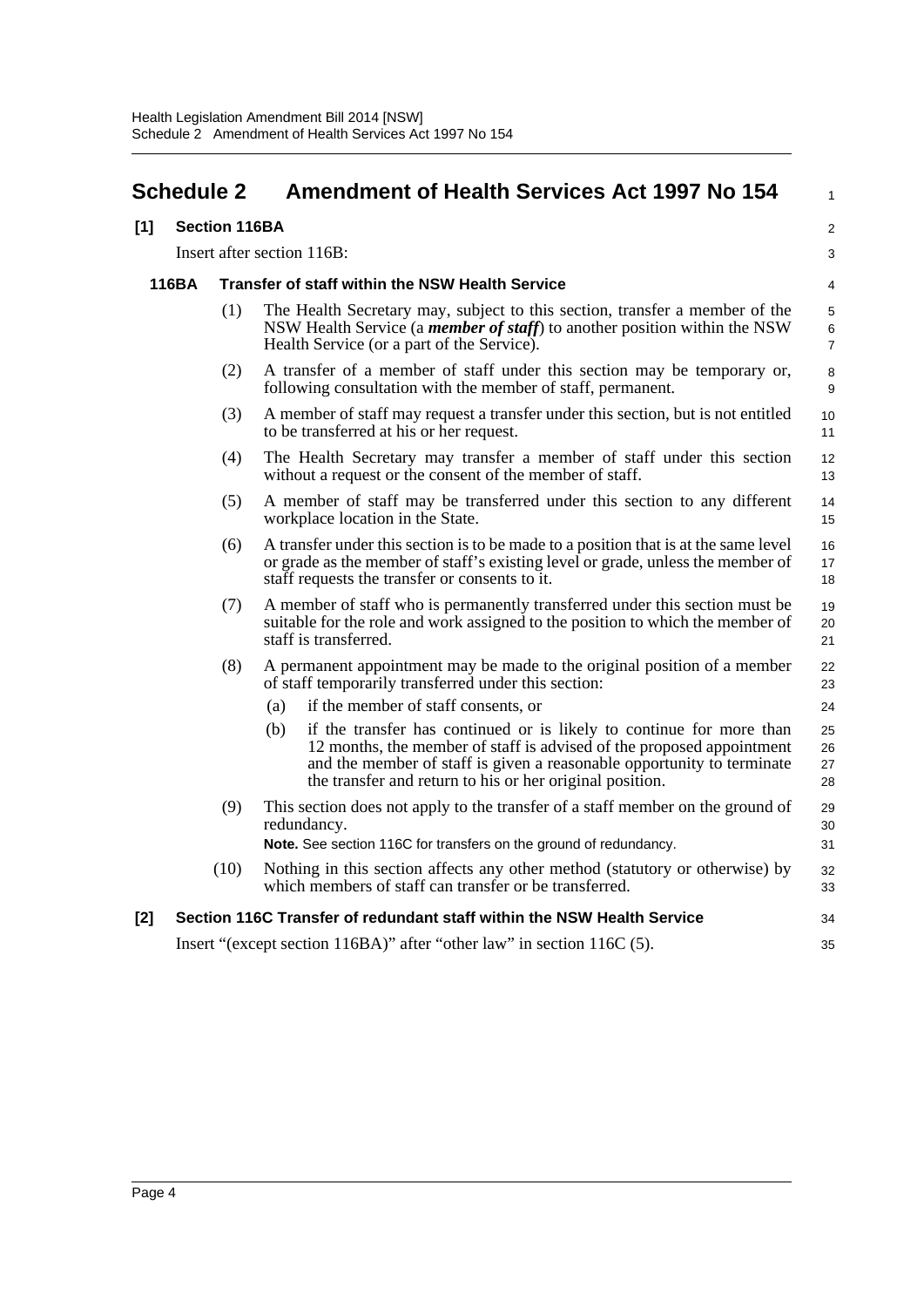<span id="page-7-0"></span>

| <b>Schedule 3</b> |                                                           | <b>Amendment of Private Health Facilities Act 2007</b><br>No 9                                                                                                |             |  |  |
|-------------------|-----------------------------------------------------------|---------------------------------------------------------------------------------------------------------------------------------------------------------------|-------------|--|--|
| $[1]$             | Section 7 Approval in principle or refusal of application |                                                                                                                                                               |             |  |  |
|                   | Omit section $7(4)$ (c). Insert instead:                  |                                                                                                                                                               |             |  |  |
|                   |                                                           | having regard to any development guidelines approved by the<br>(c)<br>Director-General and published in the Gazette, the application should<br>be refused, or | 5<br>6<br>7 |  |  |
| [2]               | Schedule 4 Savings, transitional and other provisions     |                                                                                                                                                               |             |  |  |
|                   | Insert at the end of clause $1(1)$ :                      |                                                                                                                                                               |             |  |  |
|                   |                                                           | any other Act that amends this Act                                                                                                                            | 10          |  |  |